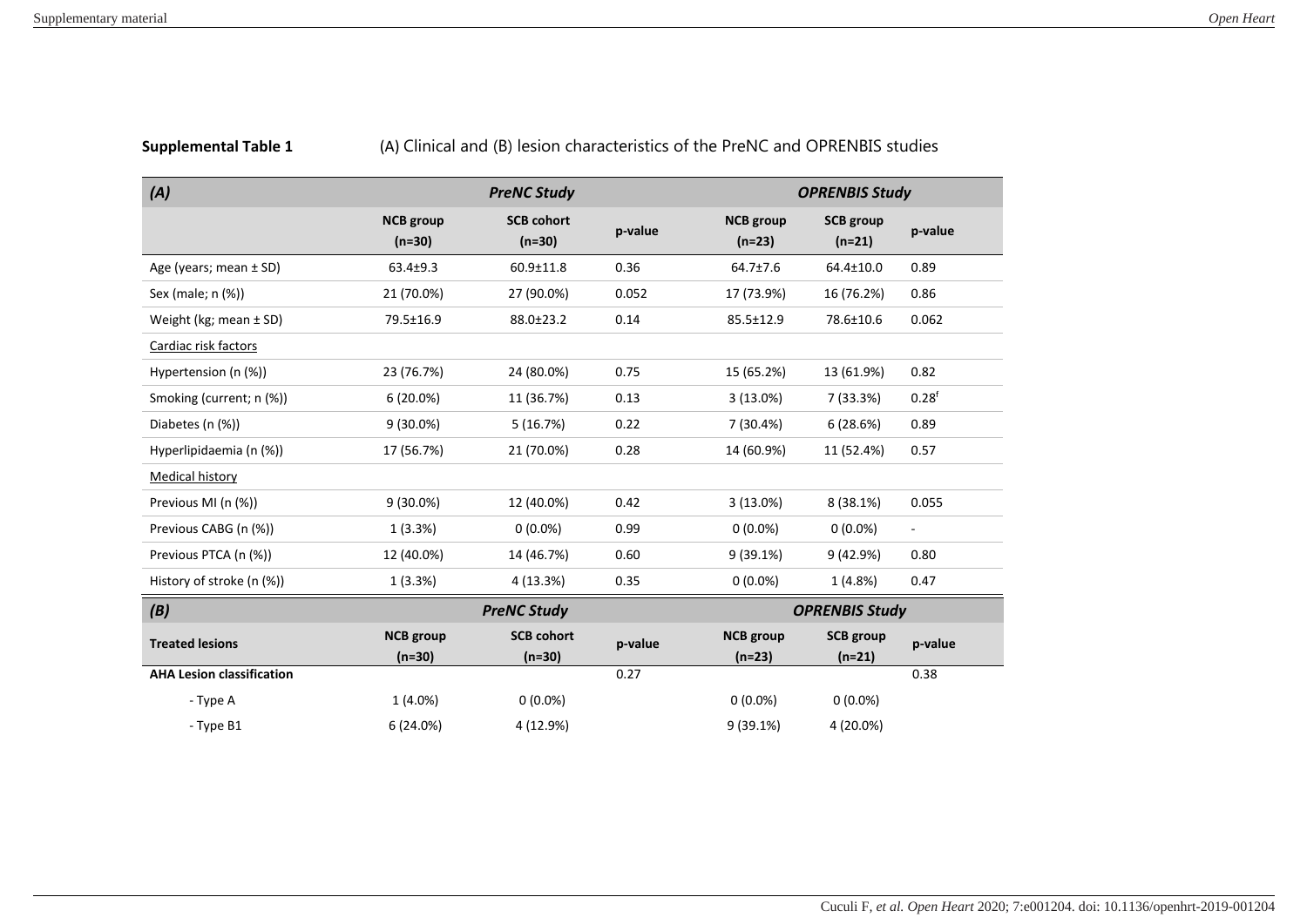| - Type B2                               | 10 (40.0%)      | 11 (35.5%)     |                | 5(21.7%)        | 6 (30.0%)       |                          |
|-----------------------------------------|-----------------|----------------|----------------|-----------------|-----------------|--------------------------|
| - Type C                                | 8 (32.0%)       | 16 (51.6%)     |                | 9(39.1%)        | 10 (50.0%)      |                          |
| <b>Baseline calcification</b>           |                 |                | 0.86           |                 |                 | 0.35                     |
| - None                                  | 20 (80.0%)      | 22 (70.9%)     |                | 19 (82.6%)      | 19 (95.0%)      |                          |
| - Moderate                              | 5(20.0%)        | 8 (25.8%)      |                | 4 (17.4%)       | $1(5.0\%)$      |                          |
| - Severe                                | $0(0.0\%)$      | 1(3.2%)        |                | $0(0\%)$        | 0(0%)           |                          |
| <b>Bifurcation lesion</b>               | 3 (12.0%)       | 11 (35.5%)     | 0.043          | $0(0.0\%)$      | $2(10.0\%)$     | 0.21                     |
| <b>Thrombus</b>                         | 0(0%)           | 0(0%)          | $\blacksquare$ | $0(0\%)$        | $0(0\%)$        | $\Box$                   |
| Lesion length (mm)                      | $18.3 \pm 8.1$  | $22.2 + 9.5$   | $0.10^{t}$     | 20.6±12.7       | 20.5±10.1       | 0.98                     |
| <b>Direct stenting</b>                  | $0(0.0\%)$      | 2(5.9%)        | 0.99           | $0(0.0\%)$      | $0(0.0\%)$      | $\omega$                 |
| Pre-dilatation balloon diameter<br>(mm) | $2.65 \pm 0.53$ | 2.74±0.38      | 0.49           | $2.92 \pm 0.49$ | 2.78±0.39       | 0.17                     |
| $-1.5$                                  | 2(4.7%)         | $0(0.0\%)$     |                | 1(3.3%)         | $0(0.0\%)$      |                          |
| $-2.0$                                  | 7 (16.7%)       | 3(7.5%)        |                | 1(3.3%)         | 1(4.3%)         |                          |
| $-2.5$                                  | 15 (35.7%)      | 18 (45.0%)     |                | 7 (23.3%)       | 11 (47.8%)      |                          |
| $-3.0$                                  | 12 (28.6%)      | 16 (40.0%)     |                | 15 (50.0%)      | 8 (34.8%)       |                          |
| $-3.5$                                  | 6 (14.3%)       | 3(7.5%)        |                | 5(16.7%)        | 3(13.0%)        |                          |
| $-4.0$                                  | $0(0.0\%)$      | $0(0.0\%)$     |                | 1(3.3%)         | $0(0.0\%)$      |                          |
| Pre-dilatation pressure (atm.)          | $23.4 \pm 5.9$  | $14.1 \pm 3.7$ | < 0.0001       | $25.3 \pm 7.4$  | $13.6 \pm 2.5$  | < 0.0001                 |
| <b>Implanted stents</b>                 |                 |                |                |                 |                 |                          |
| - Metallic DES/BMS                      | 18 (72.0%)      | 23 (74.2%)     |                | 0(0%)           | $0(0\%)$        | $\overline{\phantom{a}}$ |
| - Absorb BVS                            | 5 (20.0%)       | 8 (25.8%)      |                | 23 (100.0%)     | 20 (100.0%)     | $\overline{\phantom{a}}$ |
| - Both                                  | $2(8.0\%)$      | $0(0.0\%)$     |                | $0(0\%)$        | $0(0\%)$        |                          |
| Stent diameter (mm)                     | $3.10 \pm 0.39$ | 3.25±0.47      | 0.12           | $3.16 \pm 0.35$ | $3.09 \pm 0.41$ | 0.57                     |